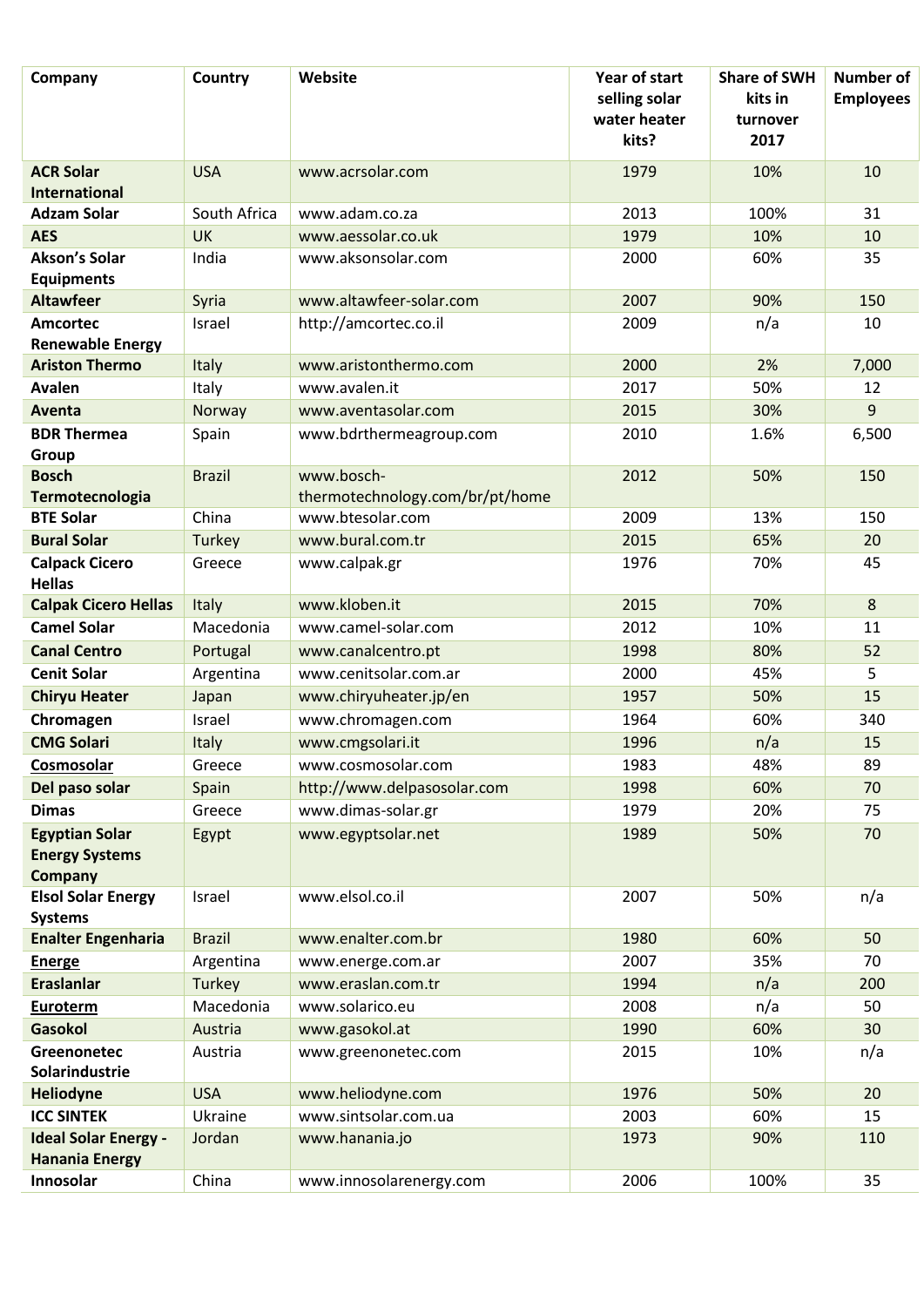| selling solar<br><b>SWH kits in</b><br>water heater<br>turnover<br>kits?<br>2017<br>India<br>85%<br><b>Jay Renewable</b><br>www.jaysolar.net<br>1994<br><b>Energy</b><br>30%<br><b>Jehin Global Energy</b><br>South Korea<br>www.jehinglobalenery.com<br>1984<br><b>KBB Kollektorbau</b><br>www.kbb-solar.com<br>15%<br>2014<br>Germany<br>Italy<br>www.kloben.it<br>2015<br>70%<br><b>Kloben Industries</b><br>Macedonia<br>http://leov.com.mk/<br>2008<br>5%<br>Leov<br><b>Maxlite</b><br>www.waterlite.co.za<br>South Africa<br>2006<br>70% | <b>Employees</b><br>28<br>10<br>60<br>12<br>250<br>15<br>30<br>125<br>16<br>25 |
|------------------------------------------------------------------------------------------------------------------------------------------------------------------------------------------------------------------------------------------------------------------------------------------------------------------------------------------------------------------------------------------------------------------------------------------------------------------------------------------------------------------------------------------------|--------------------------------------------------------------------------------|
|                                                                                                                                                                                                                                                                                                                                                                                                                                                                                                                                                |                                                                                |
|                                                                                                                                                                                                                                                                                                                                                                                                                                                                                                                                                |                                                                                |
|                                                                                                                                                                                                                                                                                                                                                                                                                                                                                                                                                |                                                                                |
|                                                                                                                                                                                                                                                                                                                                                                                                                                                                                                                                                |                                                                                |
|                                                                                                                                                                                                                                                                                                                                                                                                                                                                                                                                                |                                                                                |
|                                                                                                                                                                                                                                                                                                                                                                                                                                                                                                                                                |                                                                                |
|                                                                                                                                                                                                                                                                                                                                                                                                                                                                                                                                                |                                                                                |
|                                                                                                                                                                                                                                                                                                                                                                                                                                                                                                                                                |                                                                                |
|                                                                                                                                                                                                                                                                                                                                                                                                                                                                                                                                                |                                                                                |
| Jordan<br>2002<br>10%<br><b>Millennium Energy</b><br>www.meisolar.com<br><b>Industries</b>                                                                                                                                                                                                                                                                                                                                                                                                                                                     |                                                                                |
| <b>Modulo Solar</b><br>www.modulosolar.com.mx<br>1975<br>75%<br><b>Mexico</b>                                                                                                                                                                                                                                                                                                                                                                                                                                                                  |                                                                                |
| <b>Nobel International</b><br>www.nobel.bg<br>1975<br>60%<br><b>Bulgaria</b>                                                                                                                                                                                                                                                                                                                                                                                                                                                                   |                                                                                |
| 30%<br><b>NRG Technologists</b><br>India<br>www.nrgtechnologists.com<br>1885                                                                                                                                                                                                                                                                                                                                                                                                                                                                   |                                                                                |
| China<br>www.onosisolar.com<br>n/a<br><b>Onosi New Energy</b><br>2012                                                                                                                                                                                                                                                                                                                                                                                                                                                                          | 20                                                                             |
| <b>Openplus</b><br>2009<br>70%<br>Portugal<br>www.openplus.pt                                                                                                                                                                                                                                                                                                                                                                                                                                                                                  | 20                                                                             |
| India<br>2006<br>12%<br><b>Orb Energy</b><br>www.orbenergy.com/                                                                                                                                                                                                                                                                                                                                                                                                                                                                                | 257                                                                            |
| <b>Panosol</b><br>www.panosol.ro<br>2012<br>60%<br>Romania                                                                                                                                                                                                                                                                                                                                                                                                                                                                                     | n/a                                                                            |
| 45%<br>www.papaemmanouel.gr<br>2005<br>Papaemmanouel<br>Greece                                                                                                                                                                                                                                                                                                                                                                                                                                                                                 | 34                                                                             |
| <b>Pleion</b><br>www.pleion.it<br>2009<br>65%<br>Italy                                                                                                                                                                                                                                                                                                                                                                                                                                                                                         | 50                                                                             |
| www.ratiotherm.de<br>Ratiotherm<br>1991<br>n/a<br>Germany                                                                                                                                                                                                                                                                                                                                                                                                                                                                                      | 22                                                                             |
| Sammler B.<br>1975<br>60%<br>Greece<br>www.sammler.gr                                                                                                                                                                                                                                                                                                                                                                                                                                                                                          | 55                                                                             |
| <b>Michalopoulos</b>                                                                                                                                                                                                                                                                                                                                                                                                                                                                                                                           |                                                                                |
| <b>Sawan Solar</b><br>2006<br>65%<br>Lebanon<br>www.sawansolarsystems.com                                                                                                                                                                                                                                                                                                                                                                                                                                                                      | 30                                                                             |
| <b>Systems</b>                                                                                                                                                                                                                                                                                                                                                                                                                                                                                                                                 |                                                                                |
| <b>Shandong Linuo</b><br>China<br>www.linuo-paradigma.com<br>2001<br>80%<br>Paradigma                                                                                                                                                                                                                                                                                                                                                                                                                                                          | around<br>690                                                                  |
| <b>Sigma Energy</b><br>1984<br>40%<br>Greece<br>www.sigma-sa.com                                                                                                                                                                                                                                                                                                                                                                                                                                                                               | 25                                                                             |
| <b>Simsek Günes</b><br>www.simseksolar.com.tr<br>2006<br>n/a<br>Turkey                                                                                                                                                                                                                                                                                                                                                                                                                                                                         | 40                                                                             |
| Kollektörleri                                                                                                                                                                                                                                                                                                                                                                                                                                                                                                                                  |                                                                                |
| 98%<br><b>Sines</b><br>2004<br>Tunisia<br>www.sines-industrie.com                                                                                                                                                                                                                                                                                                                                                                                                                                                                              | 25                                                                             |
| Sol<br>1984<br>50 to 60 %<br>Greece<br>www.sonne.gr                                                                                                                                                                                                                                                                                                                                                                                                                                                                                            | 30                                                                             |
| www.solarconstruct.com<br><b>Solar Construct</b><br>Uganda<br>2000<br>5%                                                                                                                                                                                                                                                                                                                                                                                                                                                                       | 15                                                                             |
| 1974<br><b>Solar Dynamics</b><br><b>Barbados</b><br>www.solardynamicslimited.com<br>100%                                                                                                                                                                                                                                                                                                                                                                                                                                                       | 30                                                                             |
| Solargenix<br><b>USA</b><br>www.solargenix.com<br>1997<br>70%                                                                                                                                                                                                                                                                                                                                                                                                                                                                                  | n/a                                                                            |
| <b>Solarhot</b><br>www.solarhot.com<br>2005<br>35%<br><b>USA</b>                                                                                                                                                                                                                                                                                                                                                                                                                                                                               | $\overline{7}$                                                                 |
| Sole<br>1974<br>90%<br>www.eurostar-solar.com<br>Greece                                                                                                                                                                                                                                                                                                                                                                                                                                                                                        | 38                                                                             |
| <b>Solimpeks Solar</b><br>www.solimpeks.com<br>2001<br>60%<br>Turkey                                                                                                                                                                                                                                                                                                                                                                                                                                                                           | 110                                                                            |
| <b>Solmetall</b><br>www.solmetall.de<br>2013<br>10%<br>Germany                                                                                                                                                                                                                                                                                                                                                                                                                                                                                 | 41                                                                             |
| India<br>www.sunbest.solar<br>2007<br>15%<br><b>Sun Best</b>                                                                                                                                                                                                                                                                                                                                                                                                                                                                                   | 15                                                                             |
| <b>Sunearth</b><br><b>USA</b><br>www.sunearthinc.com<br>2008<br>2%                                                                                                                                                                                                                                                                                                                                                                                                                                                                             | around 30                                                                      |
| www.sunergsolar.com<br>1978<br>n/a<br><b>Sunergy Solar</b><br><b>Italy</b>                                                                                                                                                                                                                                                                                                                                                                                                                                                                     | 80                                                                             |
| Poland<br>Www.sunex.pl<br>2002<br>40%<br><b>Sunex</b>                                                                                                                                                                                                                                                                                                                                                                                                                                                                                          | 168                                                                            |
| http://en.sunrain.com<br>70%<br><b>Sunrain Solar</b><br>China<br>1996                                                                                                                                                                                                                                                                                                                                                                                                                                                                          | 3000                                                                           |
| <b>Energy</b>                                                                                                                                                                                                                                                                                                                                                                                                                                                                                                                                  |                                                                                |
| China<br>www.suntesolar.com<br>2006<br>60%<br><b>Sunte Solar</b>                                                                                                                                                                                                                                                                                                                                                                                                                                                                               | 120                                                                            |
| 7%<br><b>Tehnomont</b><br>www.tehnomont-solari.hr<br>1980<br>Croatia                                                                                                                                                                                                                                                                                                                                                                                                                                                                           | n/a                                                                            |
| 2009<br>42%<br><b>Termicol Energia</b><br>www.termicol.es<br>Spain<br>Solar                                                                                                                                                                                                                                                                                                                                                                                                                                                                    | 29                                                                             |
| <b>Tuma Industrial</b><br><b>Brazil</b><br>www.tuma.ind.br<br>1975<br>80%                                                                                                                                                                                                                                                                                                                                                                                                                                                                      | 102                                                                            |